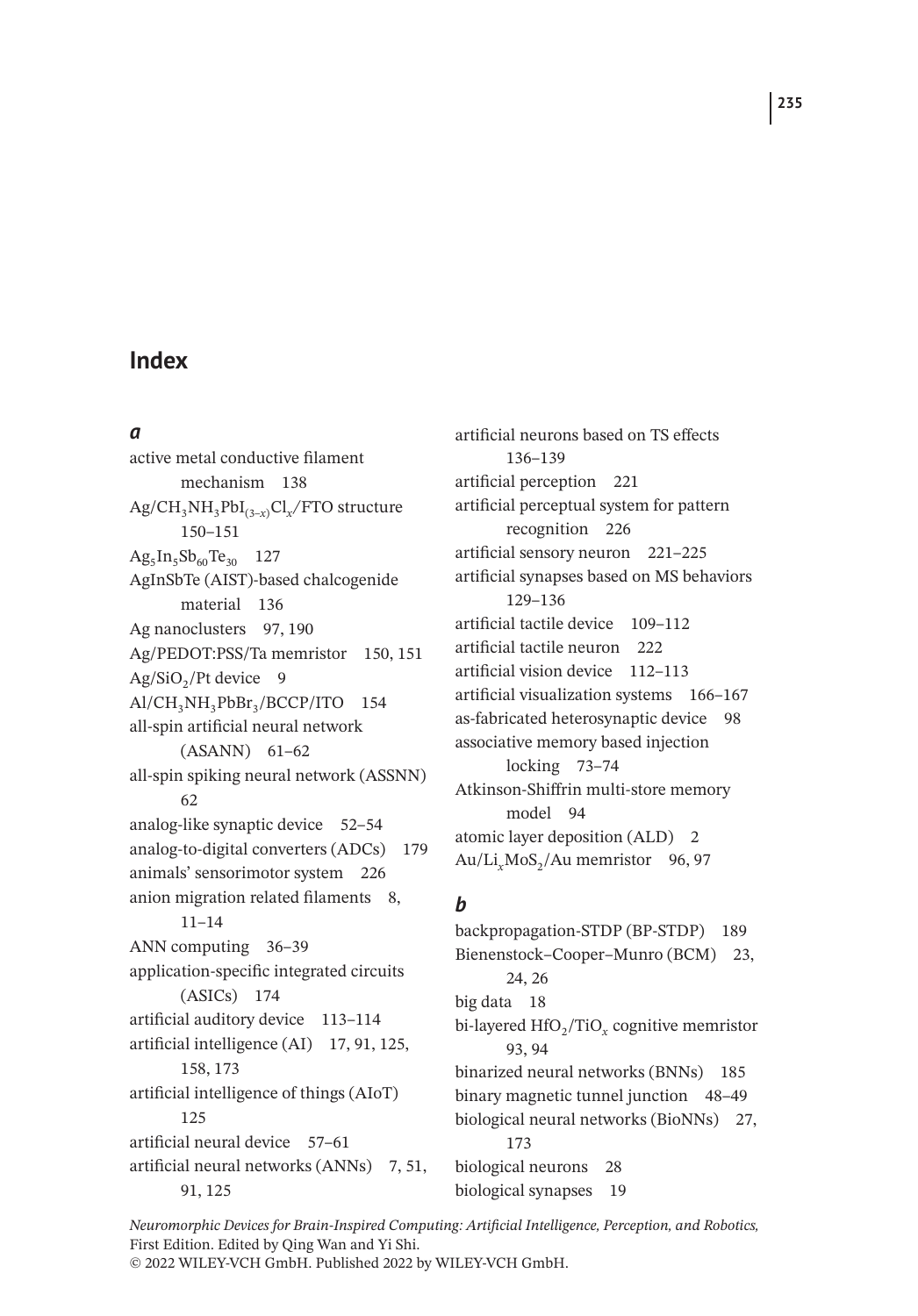#### bioNNs 174

biophysical memristive neurons 34–36 bioplausible memristive neurons 31–34 biorealistic memristive synapses 22 bio-voltage diffusive memristor 190 bit slicing scheme 185 bottom electrode (BE) 11, 12, 34, 93, 131, 150, 154 Braindrop 176 brain-inspired multi-functional perception learning system 95 brain-inspired neuromorphic computing 125 brain-like neuromorphic devices 91

#### *c*

calmodulin-dependent kinase II 96 capacitively coupled neuro-transistors 114 2048-cell TiN/TaO<sub>x</sub>/HfO<sub>2</sub>/TiN memristor array 183 chalcogenide materials artificial neurons based on TS effects 136–139 artificial synapses based on MS behaviors 129–136 hardware neural networks 139–143 ovonic memory switching (OMS) 126–129 ovonic threshold switching (OTS) 126–129 charge-trapping-based memristors 155–157 chemical-biosensors 101–102 chemical vapor deposition (CVD) 3 CMOS-based in-situ nonlinear activation (ISNA) modules 195 CMOS-based neuromorphic computing 174–176  $C_{60}$  nanoparticles 158  $C_3N_4$  nanodots 112 complementary metal-oxide-semiconductor (CMOS) 39, 72, 150

computing-in-memory (CIM) hardware 174 conditioned stimulus (CS) 108, 113 conductive filaments (CFs) 8, 41, 97 confined-type phase-change memory 130 convolutional neural networks (CNNs) 37, 125, 139, 173 CsPbBr<sub>3</sub> QDs 164, 165

## *d*

deep belief networks (DBNs) 173 deep neural networks (DNNs) 173 Delta rule 37, 38 dendrite neuron and dendritic algorithm 106–109 dendritic computing 196–202, 205 device-to-application simulation system 178 digital-analog converters (DACs) 179 2,7-dioctyl[1]benzothieno[3,2-*b*][1]benzothiophene (C8-BTBT) 164 DNNs based on synaptic devices architecture and algorithm optimization 185 array demonstrations 179–182 chip and system implementations 183–185 device performance requirements 178–179 dopamine 102 dual-gate IZO-based EDL transistor 104 dual-organic-transistor-based tactile-perception system 222 dynamic pseudo-memcapacitors (DPMs) 192 dynamic random-access memory (DRAM) 176

### *e*

EDL transistors (EDL-Ts) 99 EGT based neuromorphic transistors 103–105 electrical-double-layer (EDL) modulation 99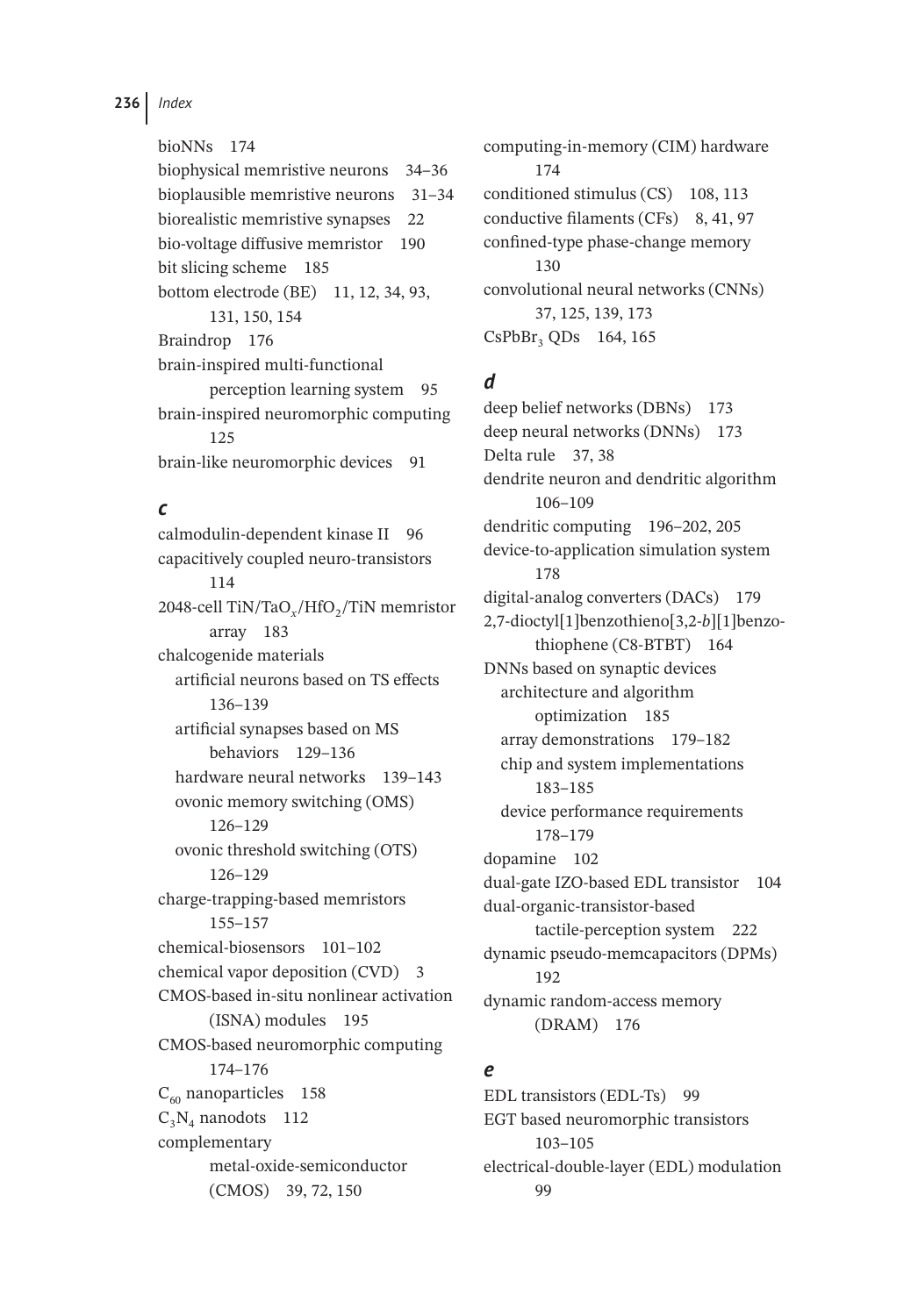electrically programmable read-only memory (EPROM) 126 electrochemical doping/de-doping 99 electrochemical metallization cells  $(ECM)$  8 electrochemical metallization memristors (ECMMs) 93 electrochemical random-access memory (ECRAM) 176 electrochemical transistors (ECTs) 99 electro-iono-photoactive 2D chalcogenide neuristors 113 electrolyte-gate transistors (EGTs) 99, 158–162 electron energy-loss spectra (EELS) 15, 16 electronic artificial neurons and synapses 125 ethyl viologen diperchlorate  $[EV(CIO<sub>4</sub>)<sub>2</sub>]$ / triphenylamine-containing polymer 152 excitatory postsynaptic current (EPSC)  $20$ excitatory postsynaptic potential (ePSP) 18

# *f*

fault-tolerant algorithms 186 ferroelectric devices 125 ferroelectric field-effect transistors (FeFETs) 162–163, 176 ferromagnetic (FM) layers 48 field-induced nucleation model 128 filamentary-type resistive switching 8–14 anion migration related filaments 11–14 cation migration related filaments 8–11 flash memory 176 flexible floating-gate synaptic transistor 158 flexible gate-tunable resistive switching 190 flexible memristors 95

flexible oxide-based neuromorphic transistor 103 floating-gate transistors 157–159 free layer (FL) 48 fully-connected networks (FCNs) 173

# *g*

gate coupling effects 98  $Ge_1Sb_2Te_4$  127  $Ge_1Sb_4Te_7$  127  $Ge_2Sb_2Te_5$  127, 129  $Ge_3Sb_3Te_6$  127  $Ge_8Sb_2Te_{11}$  127  $Ge_{10}Si_{12}As_{30}Te_{48}$  126 GeTe-Sb<sub>2</sub>Te<sub>3</sub> pseudo-binary alloy system 126, 127  $GeTe/Sb$ <sub>2</sub>Te<sub>3</sub> superlatice-like layers 130 graphene 3 graphene quantum dots (GQDs)/organic hybrid systems 156 graphics processing units (GPUs) 174

### *h*

halide perovskites 150, 154, 155 haptic type (mechano)neuron 223 hardware neural networks 139–143 heavy mental (HM) 57 Hebb's rule 188 heterosynaptic depression 98 heterosynaptic facilitation 98 heterosynaptic plasticity 97–98, 188 HH neurons 29, 34 highly interconnected neuromorphic architecture (HINA) 161 high resistance state (HRS) 4, 8, 48, 56, 58, 93, 126, 185 high-resolution transmission electron microscopy (HRTEM) 12, 33 Hodgkin–Huxley (HH) axon 35 model 28, 29 neuron model 188 homosynaptic plasticity 96, 98 Hopfield neural network (HNN) 139, 203–204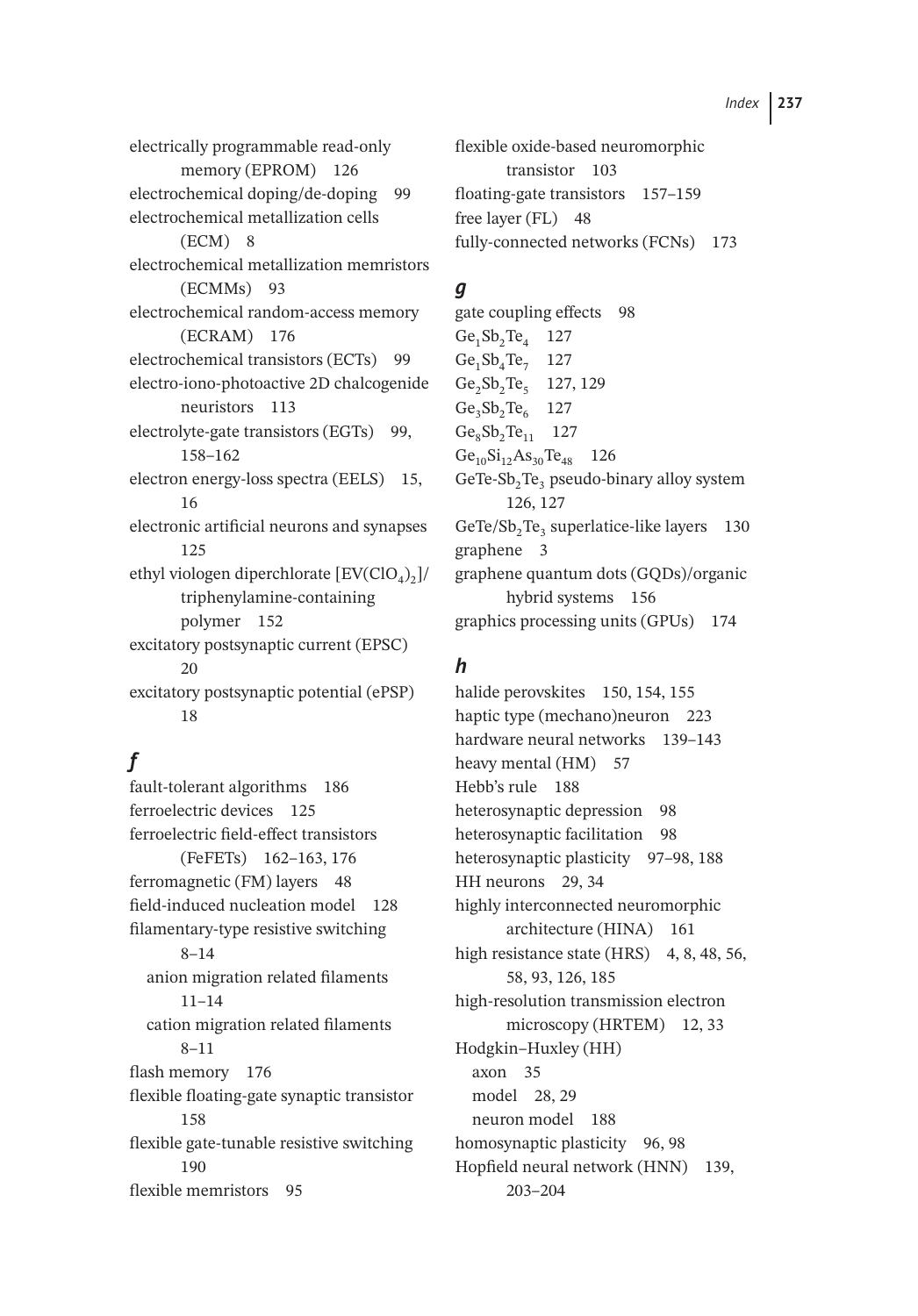human senses 218 hyperdimensional (HD) computing 196, 201

# *i*

IBM's TrueNorth 176 -carrageenan 150 iconic neuron 223 Ielmini model 129 IF neurons 29 indium–zinc–oxide (IZO) 20, 100 inhibited postsynaptic current (IPSC) 20 inhibitory postsynaptic potential (IPSP) 18 injection locking 73 inorganic halide perovskite quantum dots (IHP QDs) 165 in-plane magnetic anisotropy (IMA) 48 integrate-fire (IF) model 28, 56 intelligent tasks 204, 220, 223–226 Intel's Loihi 176 interface-type resistive switching n-type semiconductor 15 spectromicroscopy 16 TEM and EELS 16 Internet of Things (IoT) 18 ion coupling 99 ion gel-gated field-effect transistors 222 ionic/electronic hybrid electrolyte gated transistors (EGTs) 99 ion migration-based memristors 153–155 ion-sensitive field-effect transistors 102 ions mobility 10–11 IZO-based EDL transistor 103

# *k*

1Kb HfO*x*-based 1T1R artificial synapse array 202 160Kb 1T1R memristor array 181 64k-cell PCM synaptic array 142 Kirchhoff laws 7

# *l*

Landau-Lifshitz-Gilbert (LLG) equation 54 4-layer Bayesian neural network 181 4-layer three-dimensional (3D) vertical RRAM (VRAM)/FinFET kernel 196 leaky-integrate-and-fire (LIF) 28, 29, 31, 32, 36, 54, 65, 188 Li<sub>x</sub>MoS<sub>2</sub>-based synaptic device 97 local graded potential (LGP) 28 locally competitive algorithm (LCA) 38 logic-in-memory circuits 196 long-short term network (LSTM) 139 long term depression (LTD) 23, 131 long-term memristive synapses 23–27 long-term plasticity (LTP) 18, 19 long term potentiation (LTP) 23, 24, 131 long-term potentiation/depression (LTP/LTD) 98, 188 low resistance state (LRS) 8, 48, 58, 93, 126 low resistive state (LRS) 4, 151 low-voltage indium-zinc-oxide homojunction electric-double-layer transistor 102

# *m*

magnetic devices 125 magnetic random-access memory (MRAM) 176 magnetic skyrmions 62, 64 magnetic tunnel junction (MTJ) all-spin artificial neural network 61–62 all-spin spiking neural network 62 analog-like synaptic device 52–54 artificial neural device 57–61 spiking neural device 54–57 stochastic binary synaptic device 51–52 write/read operation binary magnetic tunnel junction 48–49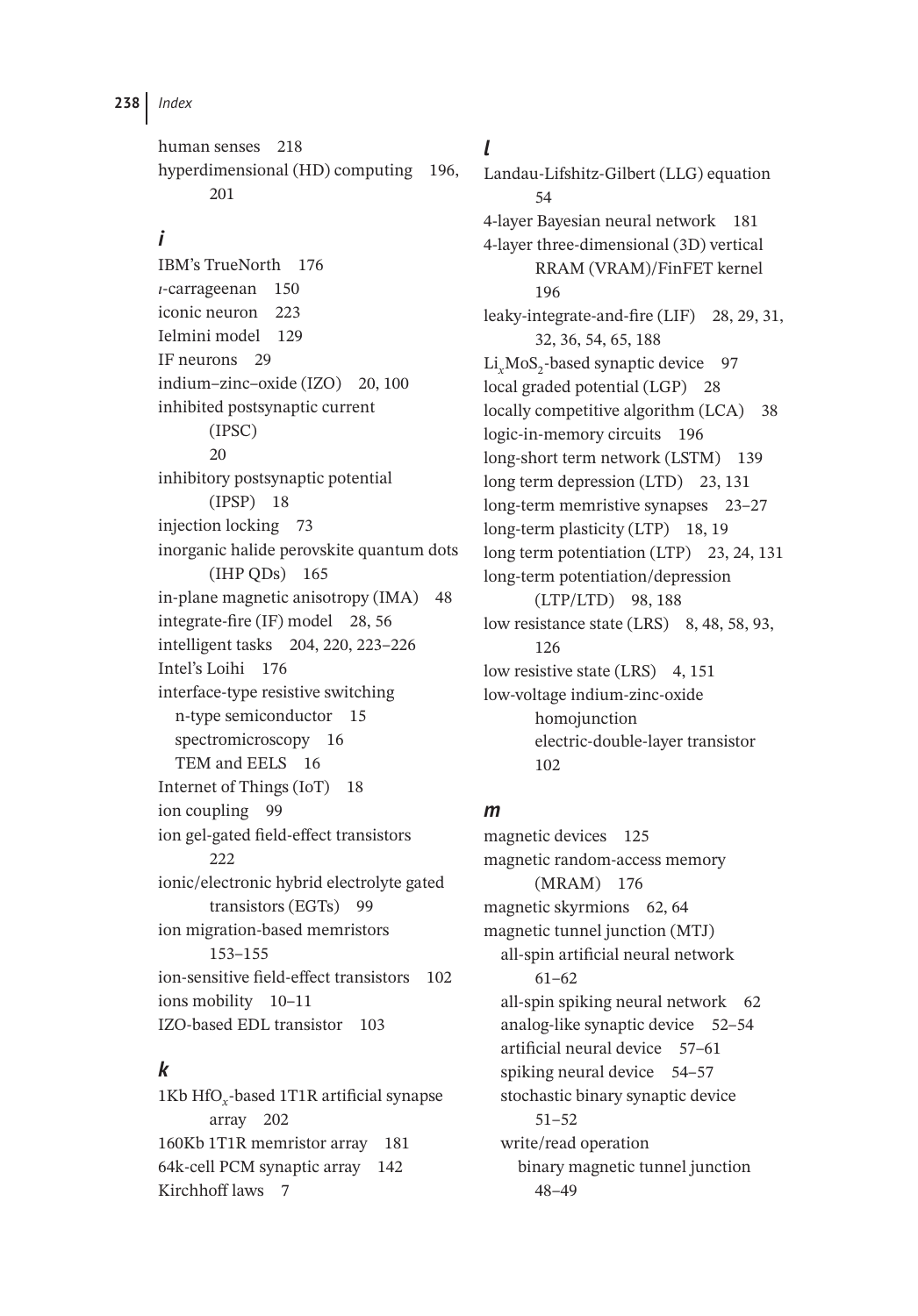multi-level spintronic memristor 49–51 Manhattan rule 38 matrix-vector multiplications (MVMs) 176 mechanoreceptors 218 membrane potential (MP) 27, 28, 31, 54, 105, 137, 218 memristive bioinspired devices 17 memristive neurons 27–36 memristive synapses 18–27 memristive device 1, 8 materials 2–4 metal/insulator/metal structure 1–2 memristive neural networks ANN computing 36–39 SNN computing 39–41 memristive neurons 27–36 biophysical memristive neurons 34–36 bioplausible memristive neurons 31–34 memristive synapses 18–27 long-term memristive synapses 23–27 short-term memristive synapses 20–23 memristor-based CIM macros 183 memristor based neuromorphic devices 92–96 memristors 125 metal filament conducting-based memristors 150–152 metal/insulator/metal (MIM) 1–2 metaplasticity 92 metavalent bonding 129 mimicked multi-store memory model 94 MIT cell 34 Modified National Institute of Standards and technology (MNIST) 37 monolayer molybdenum disulfide (MoS<sub>2</sub>) 98 Moore's law 91 multi-gate neuromorphic transistor 105–106

multi-gate neuromorphic transistor for pH-sens 103 multi-gate P3HT electrochemical transistors (ECTs) 109 multi-gate synergic modulation 105 multilayer perceptron (MLP) 125, 139 multi-level spintronic memristor 49–51 multi-memristive synapse design 190 multiple Au/Li<sub>x</sub>MoS<sub>2</sub>/Au memristors 97 multiplication-addition-permutation (MAP) 196 multi-terminal memtransistor 98, 190 multi-terminal neuromorphic memristors heterosynaptic plasticity 97–98 memristor based neuromorphic devices 92–96 multi-terminal memtransistor 98 synaptic competition and cooperation 96–97 multi-terminal neuromorphic transistors artificial auditory device 113–114 artificial tactile device 109–112 artificial vision device 112–113 chemical-biosensors 101–102 dendrite neuron and dendritic algorithm 106–109 EGT based neuromorphic transistors 103–105 multi-gate neuromorphic transistor 105–106 multi-gate neuromorphic transistor for pH-sens 103 neuron MOS (*v*MOS) transistor 99 neuron transistors for chemical-biosensor 102 pattern recognition 109 multi-terminal synaptic transistor structure 115

#### *n*

Na<sup>+</sup> channels 27 nanogranular  $SiO<sub>2</sub>$  based electrolyte 102 nanogranular SiO<sub>2</sub> electrolyte film 103 nanogranular SiO<sub>2</sub> films 100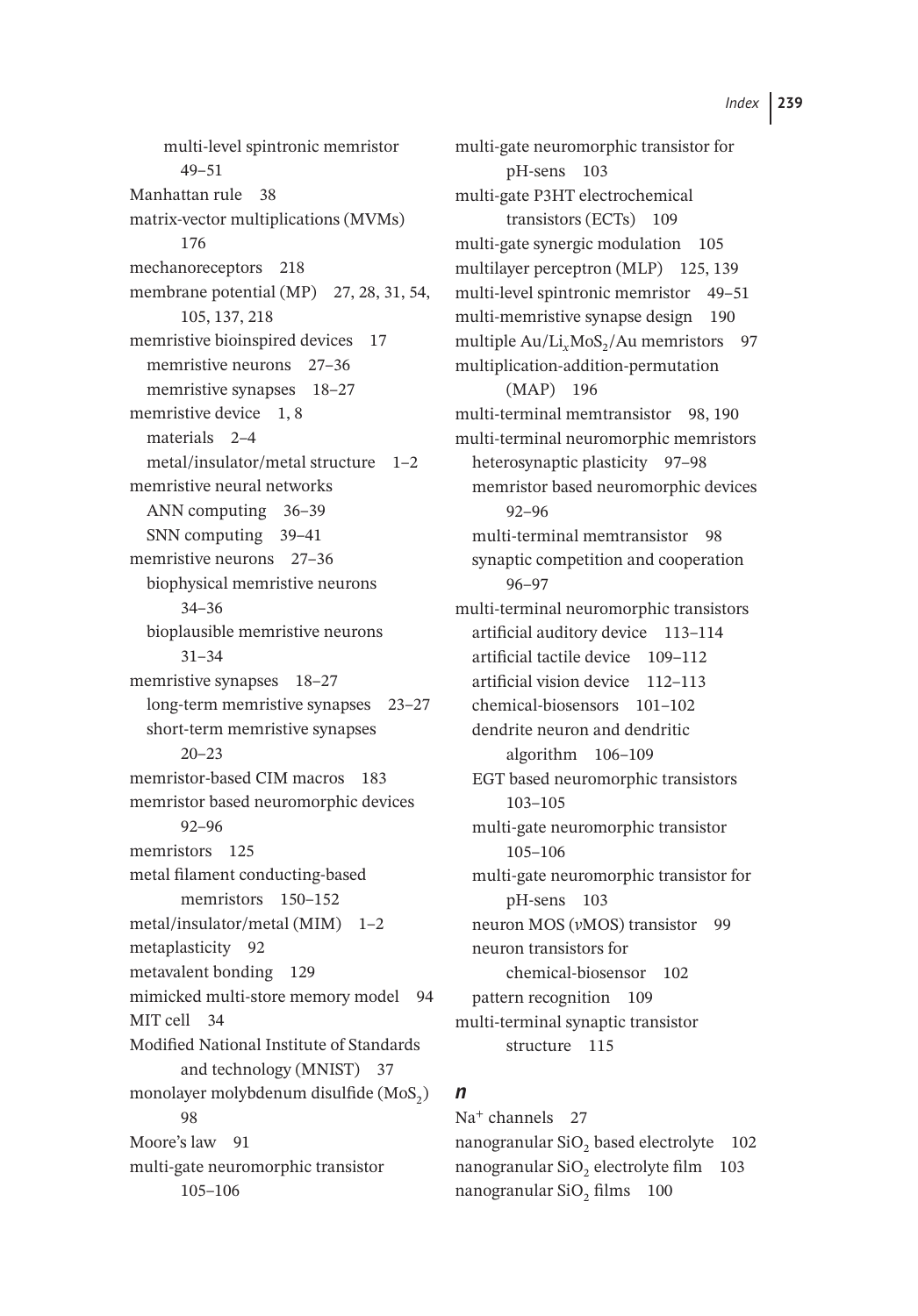nanoparticle organic memory field-effect transistors (NOMFET) 158  $Nb<sub>2</sub>O<sub>5</sub>$ -based Mott devices 192 NbO*x*-based Mott memristors 202 neural networks 54 neuromorphic computing 2 background introduction 173–174 based synchronization 77 CMOS-based 174–176 dendritic computing 196–202 DNNs based on synaptic devices 178–187 Hopfield neural network (HNN) 203–204 hyperdimensional (HD) computing 196, 201 motivation for 174 oscillatory neural networks (ONNs) 203 principles of memristors 176–177 reservoir computing 202–203 SNNs based on neuromorphic devices 187–195 neuromorphic perceptual systems 227 artificial perception 219–221 challenges and perspectives 228–229 sensation and perception 218–219 neuromorphic tactile processing system (NeuTap) 110 neuron MOS (*v*MOS) transistor 99 neuron transistors for chemical-biosensor 102 nociceptive memory 223 nociceptors 218 nonvolatile resistive switching 4, 7, 8, 31 normal sensor 221 n-type semiconductor 15 nucleation-dominant GeTe-Sb<sub>2</sub>Te<sub>2</sub> pseudo-binary alloy system 127

## *o*

Ohm and Kirchhoff laws 7, 18 olfactory memory 223 on-chip memory (SRAM) 183 one-selector-one-resistor (1S1R) 179 one-transistor-one-memristive device (1T1M) 37, 41 one-transistor-one-resistor (1T1R) 179 optoelectronic transistors 164–165 organic digital mechanoreceptor 222 organic neuromorphic devices artificial visualization systems 166–167 tactile-perception systems 167–169 three-terminal devices 157–165 two-terminal devices 149–157 organometallic halide perovskites 154 oscillators 72 oscillatory neural networks (ONNs) 203 ovonic memory switching (OMS) 126 ovonic threshold switching (OTS) 126

# *p*

paired-pulse depression (PPD) 20, 21 paired-pulse facilitation (PPF) 20–22, 92 passive memristive device (0T1R) 179 pattern recognition 109, 226 Pavlov classical conditioning 113 Pavlov's learning behaviors 108  $(PEA)$ <sub>2</sub> $PbBr<sub>4</sub>$  155 PCMO 16 2-PCM synapse 133 Pd/HfO<sub>2</sub>/Ta memristor arrays 192 P-doped nanogranular SiO<sub>2</sub> films 100 PEDOT+PSS electrochemical transistor  $109$ PEO-EV(ClO<sub>4</sub>)<sub>2</sub>/triphenylamine-based polyimide (TPA-PI) system 153 PEO-LiCF<sub>3</sub>SO<sub>3</sub>/poly[2-methoxy-5-(2ethylhexyloxy)-1,4-phenylenevinylene] (MEH-PPV) system 153 perovskite quantum dot (QD) 113 perpendicular magnetic anisotropy (PMA) 48, 49 persistent photoconductivity (PPC) effect 113 phase-change heterostructure (PCH) 136 phase-change memory (PCM) 176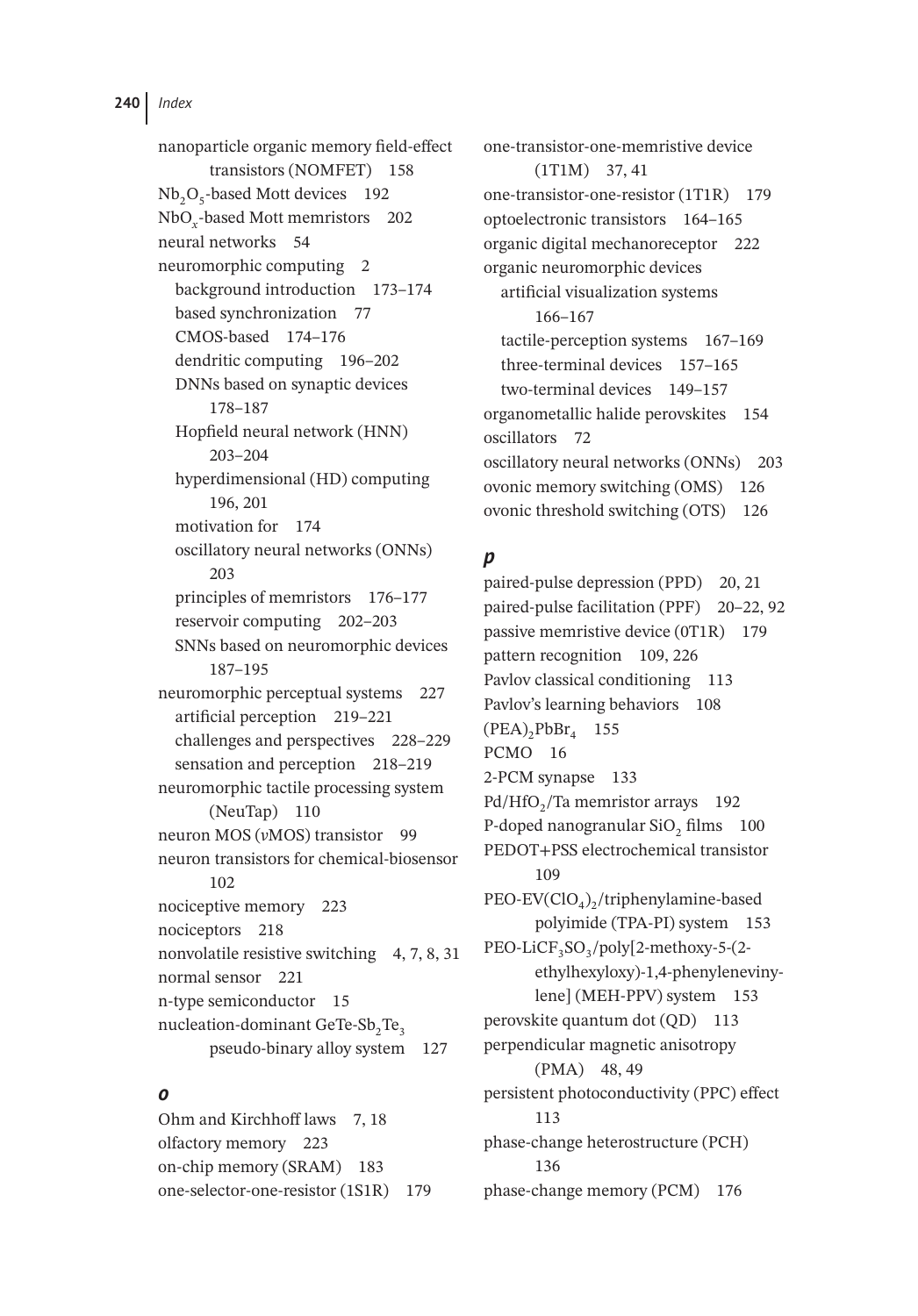phase-change storage disc technology 126 phase locked loop (PLL) 72 photoemission electron microscopy (PEEM) 13 piezoelectric nanogenerators (PENG) 110, 111, 222 piezopotential-programmed multilevel non-volatile memory 222 piezotronic artificial synapse 110 pinned layer (PL) 48 plasma-enhanced chemical vapor deposition (PECVD) 100 plasticity-related proteins (PRPs) 96 PMOS transistor 60 polyacrylonitrile (PAN) film 164 polycrystalline monolayer molybdenum disulfide  $(MoS<sub>2</sub>)$  190 polydopamine-based wearable memristor device 95 polyethylene oxide (PEO)/terpyridyl-iron polymer (TPy-Fe)/ITO structure 153 poly (vinyl alcohol)-graphene oxide (PVA-GO) hybrid nanocomposite 95 poly(isoindigo-co-bithiophene) [P(IID-BT)] 163 poly(vinylidenefluoride-co-trifluoroethylene) [P(VDF-TrFE)] 162 poly (vinylidenefluoride-trifluoroethylene) [P(VDF-TrFE)] film 162 poly(3,4-ethylenedioxythiophene):polystyrene sulfonate (PEDOT:PSS) 34, 150 poly[(1-vinylpyrrolidone)-co-(2-ethyldimethylammonioethyl methacrylate ethyl sulfate)] [P(VP-EDMAEMAES)] 163 postsynaptic neurons (POSTNs) 114 post-tetanic potentiation (PTP) 19, 20 prestructural ordering (incubation) method 130 presynaptic neurons (PRENs) 114

principles of memristors 176 programmable in-memory HD computing system 196 programmable metallization cells (PMCs) 8 prosthetics 217 prosthetics and robotics applications 226 proton-conducting graphene oxide coupled neuron transistors 108 Pt/Ag/SiO*x*:Ag/Ag/Pt diffusive memristor 192 Pt/GeSe/Pt device 137 Pt/Ta<sub>2</sub>O<sub>5</sub>/TaO<sub>x</sub>/Pt capacitor 192 Pt/TaO*x*/AlO*y*/Al dynamic memristor device 202 pulsed laser deposition (PLD) 3 pulses trigger depression (PPD) 22

#### *r*

receptor potential 218 rectified linear unit (ReLU) 40, 139 recurrent neural networks (RNNs) 67, 75–77, 173, 202 redox reaction-based memristors 152–153 reduced instruction set computing (RISC) 183 remote supervised method (ReSuMe) 189 reprogrammable CMOS-RRAM CIM system 183 reprogrammable neuromorphic computing hardware 183 reservoir computing (RC) 47, 202–203 reservoir computing based STO 74–75 RESET operation 4 resistive random-access memory (RRAM) 176 resistive switching (RS) filamentary-type 8–14 interface-type resistive switching 14–17 *I*–*V* characteristics 5 nonvolatile resistive switching 7 volatile resistive switching 5–7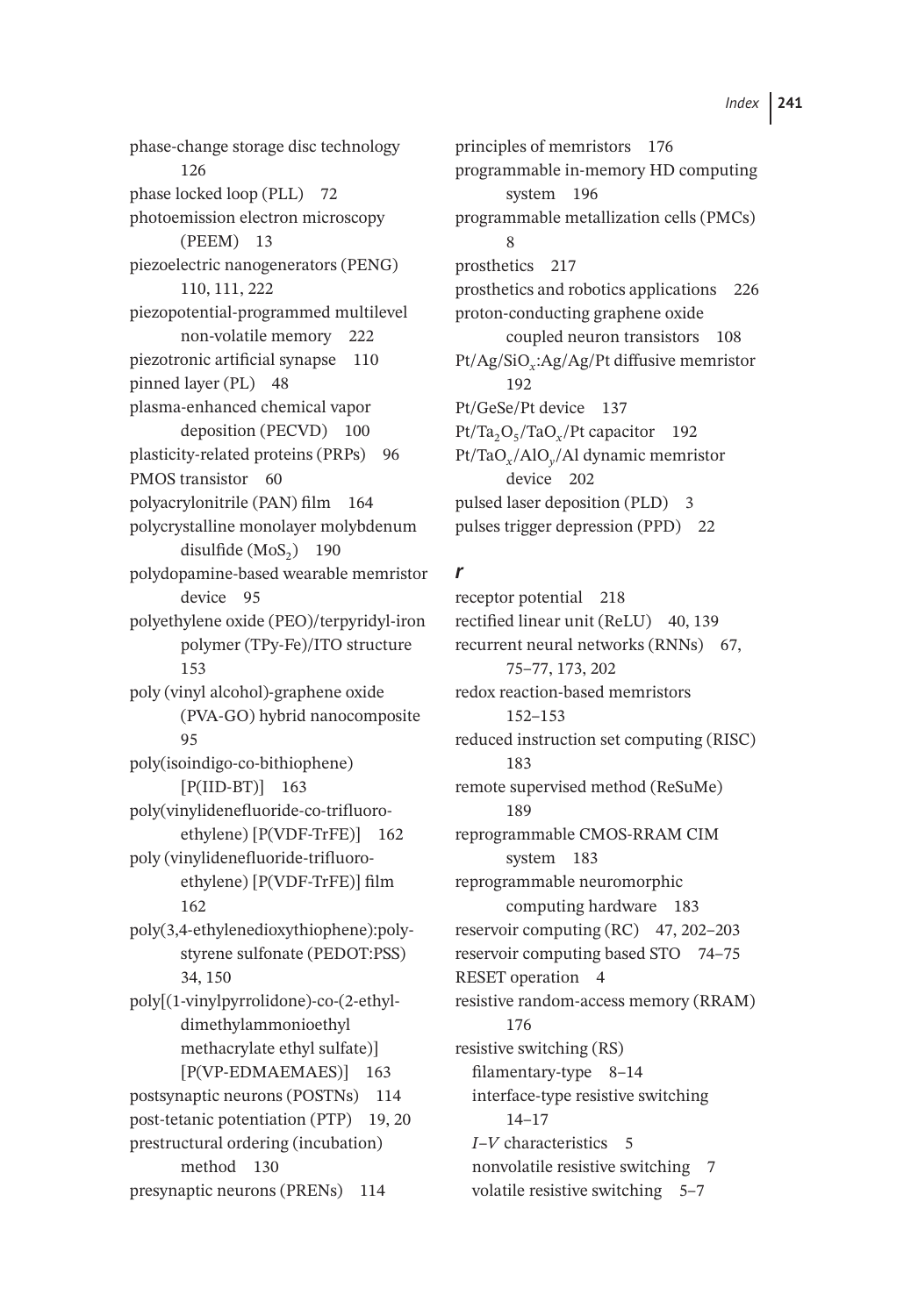resistive switching (RS) behavior 92 resistive switching devices 125 restricted Boltzmann machine (RBM) 142

#### *s*

scanning electron micrograph (SEM) 38 scanning transmission X-ray microscopy (STXM) 13 Schottky barrier 15  $Sc_{0.2}Sb_2Te_3$  material 130 self-organized atomic switch networks 203 sensation and perception 218–219 sense amplifiers (SAs) 48, 183, 185 sense of touch 219 sensorimotor system 166, 167, 219, 224, 226, 229 sensory memory (SM) 94, 222 sensory neuron 110, 167, 217, 219–223 short-term facilitation/depression (STF/STD) 188 short-term/long-term synaptic plasticities (STP/LTP) 92 short-term memristive synapses 20–23 short-term plasticity (STP) 18, 19, 23 sign-based backpropagation (SBP) training method 186 silicon-on-insulator (SOI) wafers 102 SiO*x*N*y*:Ag diffusive memristor 190 skyrmion-based electronics 63 skyrmion-based neuromorphic computing overview 62–64, 71 skyrmion-based neuron devices 65–67 skyrmion-based reservoir computing 67–68 skyrmion-based stochastic computing 68–69 skyrmion-based synapse devices 64–65 skyrmion-based neuron devices 65–67 skyrmion-based reservoir computing 67–68 skyrmion-based stochastic computing 68–69

skyrmion-based synapse devices 64–65 skyrmion-based unconventional computing 70 skyrmion Hall effect (SkHE) 64 skyrmionics 63, 65 skyrmion reshuffler device 69 SNN computing 39–41 SNNs based on neuromorphic devices 187–195 learning rules and memory principles 188–189 synaptic devices and neuronal devices 189–192  $30 \times 10 \times 10$  SNN with hybrid in-situ learning 192 (2-4) soft-/biorobotics 217 soma 106 spectromicroscopy 16 spike-based training algorithms 189 spike rate dependent plasticity (SRDP) 25, 136 spike-timing dependent plasticity (STDP) 24, 25, 52, 92, 131, 142, 188 spiking neural device 54–57 spiking neural network (SNN) 51, 125, 140, 173 spiking rate dependent plasticity (SRDP) 92 spin-orbit torque-magnetic tunnel junction (SOT-MTJ) 56 spin-torque nano-oscillators 203 spin torque oscillators (STO) advantages 77 associative memory based injection locking 73–74 device 64 neuromorphic computing based synchronization 77 overview 72–73 recurrent neural network based on delayed feedback 75–77 reservoir computing based 74–75 spin transfer torque (STT) effect 48 spintronic devices 47 spintronic memristors 51, 62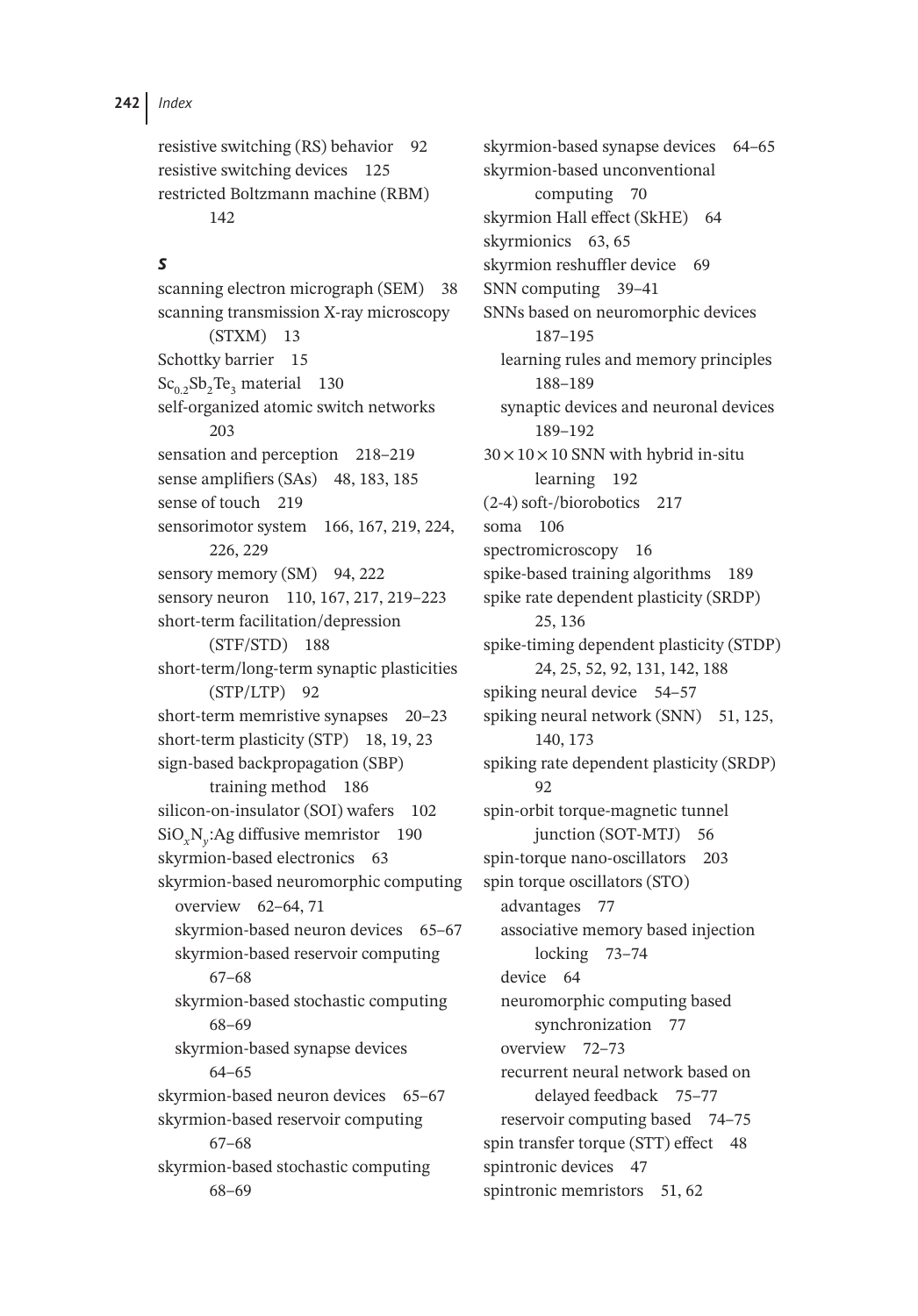spintronic neuromorphic devices 47 Stanford's Neurogrid 176 starch-based bio-polysaccharide electrolyte gated indium-gallium-zinc oxide (IGZO) phototransistor 112 starch-based flexible biomemristors 95 static random-access memory (SRAM) 176 stochastic binary synaptic device 51–52 stochastic computing (SC) 64 Street View House Numbers (SVHN) dataset 202 stretchable organic nanowire synaptic transistor (s-ONWST) 166 STT-MTJ 49, 51, 52 Stuck-At-Fault (SAF) 187 synapse 18 synaptic cell programming 180 synaptic filtering 92 synaptic plasticity 188 synaptic weight 64

### *t*

tactile-perception systems 167–169 tactile sensation 109  $Ta/EV(CIO<sub>4</sub>)$ <sub>2</sub> 153 TaO*x*-based bilayer memristors 190  $Te_{48}As_{30}Si_{12}Ge_{10}$  chalcogenide 128  $Te_{81}Ge_{15}Sb_2S_2$  126 tensor processing units (TPUs) 174 Tera/Giga operations per second (T/GOPS) 176 tetrafluoroethylene-perfluoro-3,6-dioxa-4-methyl-7-octenesulfonic acid copolymer (PFI) 154 thermoreceptors 218 three-dimensional integrated circuit architecture 220 3D XPointTM 126 three-terminal organic neuromorphic devices electrolyte-gate transistors (EGTs) 158–162

ferroelectric field-effect transistors (FeFETs) 162–163 floating-gate transistors 157–158 optoelectronic transistors 164–165 threshold switching (TS) devices 136 threshold switching memristor (TSM) 191 "Tiki-Taka" training algorithm 186 TiO<sub>2</sub>-based device 13 top electrode (TE) 11 trans-impedance amplifiers (TIAs) 179 transition metal chalcogenides (TMDs) 3 transmission electron microscopy (TEM) 9 interface-type resistive switching 14–17 Pt/TiO<sub>2</sub>/Pt device 12 Ti/PCMO junction 16 1T1R memristor-based synapses 190  $128 \times 8$  1T1R memristor array 181 two-dimensional (2D) planar geometry 98 two-terminal organic neuromorphic devices charge-trapping-based memristors 155–157 ion migration-based memristors 153–155 metal filament conducting-based memristors 150-152 redox reaction-based memristors 152–153

#### *u*

ultra-low-power SNN processor 142 unconditioned stimulus (US) 108, 112, 113 UZH's ROLLS 176

#### *v*

valence change mechanism (VCM) 11,  $93$ valence change memory memristors (VCMMs) 93